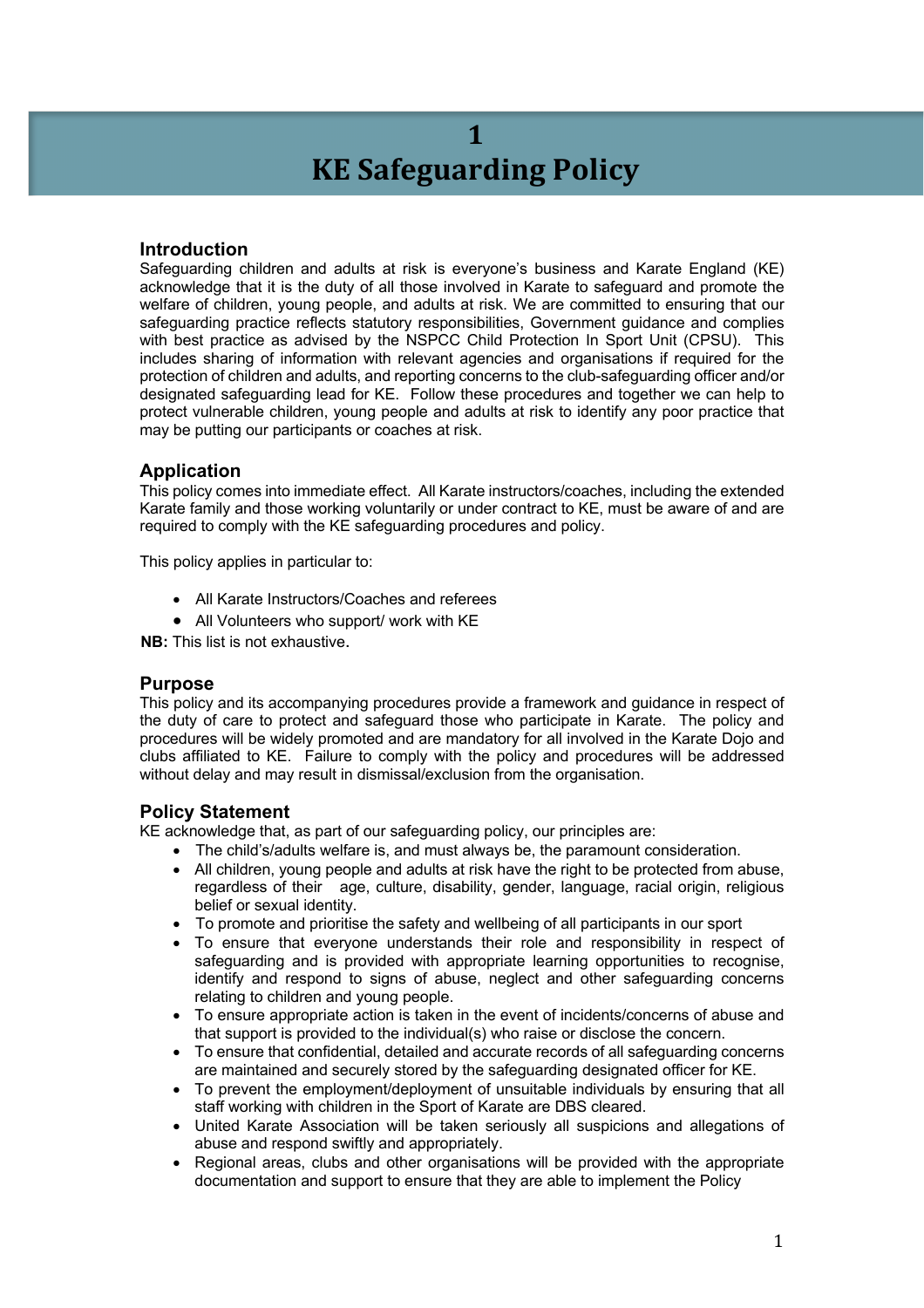It is a criterion of membership that all clubs, regions and affiliated bodies require staff, coaches, officials, administrators, parents and participants adopt and abide by our safeguarding policies and Procedures.

### **We recognise that we have a responsibility and are committed to:**

- Safeguarding and promote the interest and wellbeing of all participants with whom we are working
- Take all reasonable practical steps to protect them from harm, discrimination or degrading treatment, and to respect their rights, wishes and feelings
- Confidentiality should be maintained in line with the Human Rights Act 2000 and the Data Protection Act 1988
- In accordance with Working Together to Safeguard Children 2018 and the Child Protection in Sport Action Plan (2000), we recognise that KE and its clubs and affiliated organisations have the following statutory duties, roles and responsibilities:
	- Protect children from maltreatment
	- Prevent impairment of children health or development
	- Ensure that children grow up in circumstances consistent with the provision of safe and effective care
	- Taking action to enable all children to have the best outcomes

### **We will achieve this by:**

- Having effective recruitment and selection procedures, including DBS checks
- Have a culture of listening to the voices of children and young people
- Reporting concerns in line with the KE procedures
- Having an ethos that the welfare of the child is paramount
- Providing support, appropriate training and adequate supervision to all our staff, coaches and officials so that they can work together with parents/carers and other organisations to ensure that the needs and the welfare of children remain paramount
- Ensuring that all coaches complete Level 1 safeguarding and child protection training as part of their coaching qualification and refresher safeguarding training completed every three years

# **Our safeguarding Adults at Risk and Safeguarding Children procedures are intended to:**

- Offer safeguards to children, young people and Adults at Risk with whom we work, and to our members of staff, volunteers and those in affiliated organisations
- Help to maintain professionalism and high standards of practice

# **Karate England will:**

-

- Appoint a designated Safeguarding Officer
- Ensure that all cases of poor practice that may be abusive and any allegations of abuse are investigated and, where appropriate, referred to other agencies
- Make decisions on misconduct/poor practice within agreed timescales
- Convene a disciplinary panel when necessary
- Inform all appropriate individuals and bodies of their decisions within agreed timescales
- keep a list of all suspended, disciplined and disqualified persons and, where appropriate, refer people disqualified to relevant Government agencies for consideration by the Disclosure and Barring Service (DBS).
- Monitor and evaluate the implementation of this policy and procedures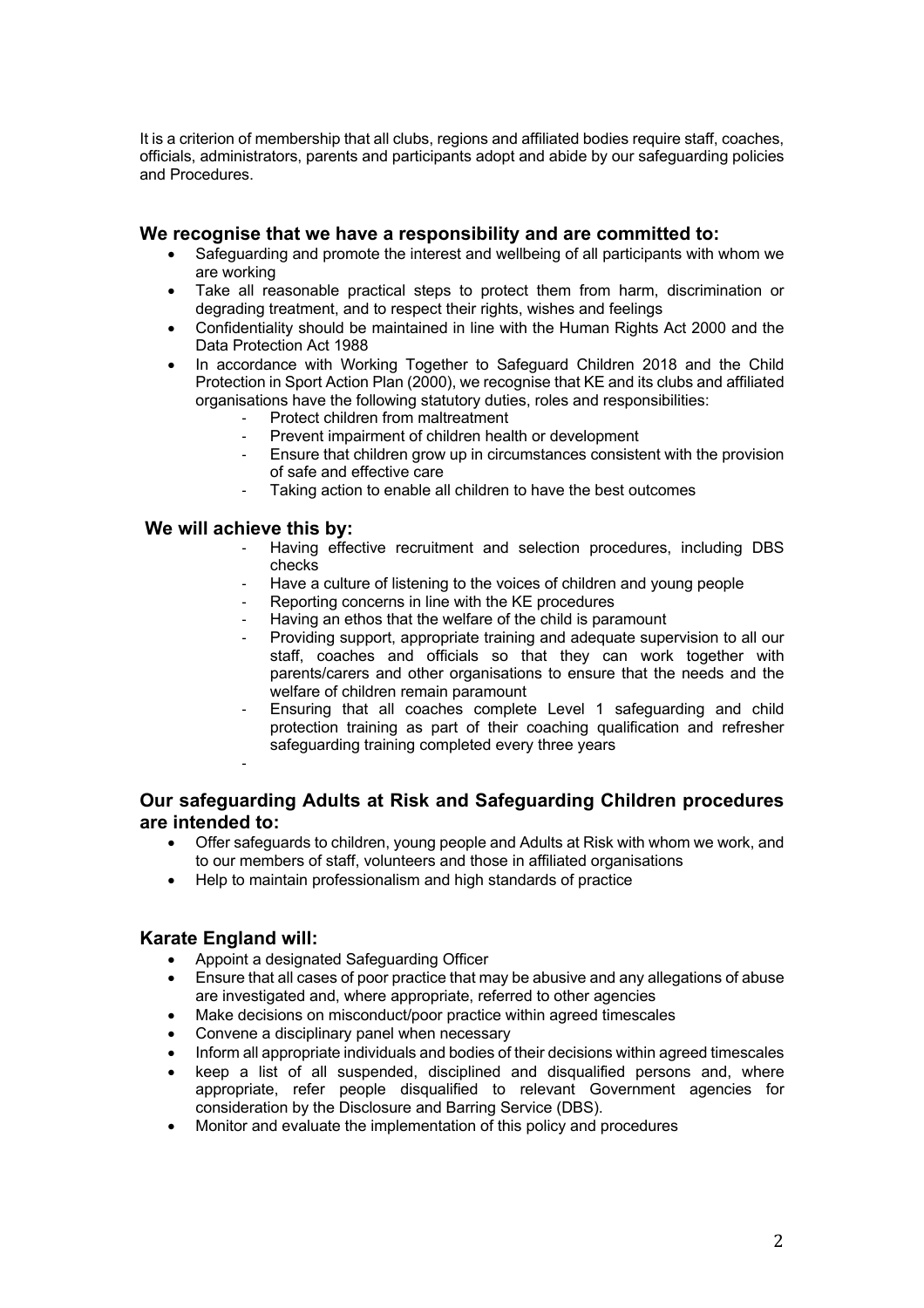# **Definitions for the purpose of this policy**

# **Child**

A child is any person under the age of 18 years

# **Adult at Risk**

An adult at risk is considered to be anyone over the age of 18 years who is or may be unable to take care of themselves or protect him or herself against significant harm or exploitation

The principles above apply equally to children and adults at risk, participating in Karate.

KE is committed to taking all reasonable steps to protect adults at risk from harm and discrimination within a Karate environment.

Adult safeguarding means protecting adults right to live in safety, free from abuse and neglect. The aims of adult safeguarding are to prevent harm and reduce the risk of abuse or neglect to adults with care and support needs.

# **Equity Policy**

The concept of 'Sport for All' is nothing new, and those agencies providing sport throughout the UK have acknowledged and supported this philosophy for many years. However, despite initiatives such as Sport England's 'Sport for All' campaign and the general agreement that sport is for all, inequalities still exist.

Equity in sport has now become an increasingly important issue for all those involved in the provision of sport, not least for the National Governing Bodies that could find themselves ineligible for funding from various sources unless the inequalities are addressed.

United Karate Association has a desire and a duty to provide services fairly and without discrimination.

United Karate Association is fully committed to the principles of equality of opportunity and will devote energy and resources to the achievement of this aim.

It is the responsibility of KE to ensure that all coaches and volunteers comply with this policy and procedures and ensure that no participant, volunteer, job applicant or employee receives less favourable treatment on the grounds of age, gender, disability, ethnic origin, race, colour, parental or marital status, pregnancy, social or class background, nationality, religious belief, sexual preference or political belief.

# **Monitoring**

This policy and accompanying procedures will be reviewed a year after publication and then every three years, or in the following circumstances:

- Changes in legislation and/or Government guidance
- As required by Sport England
- As a result of any other significant change or event

### **Additional Documents**

Safeguarding Children Procedures Safeguarding Adult at Risk Procedures Codes of Conduct for all involved in Karate